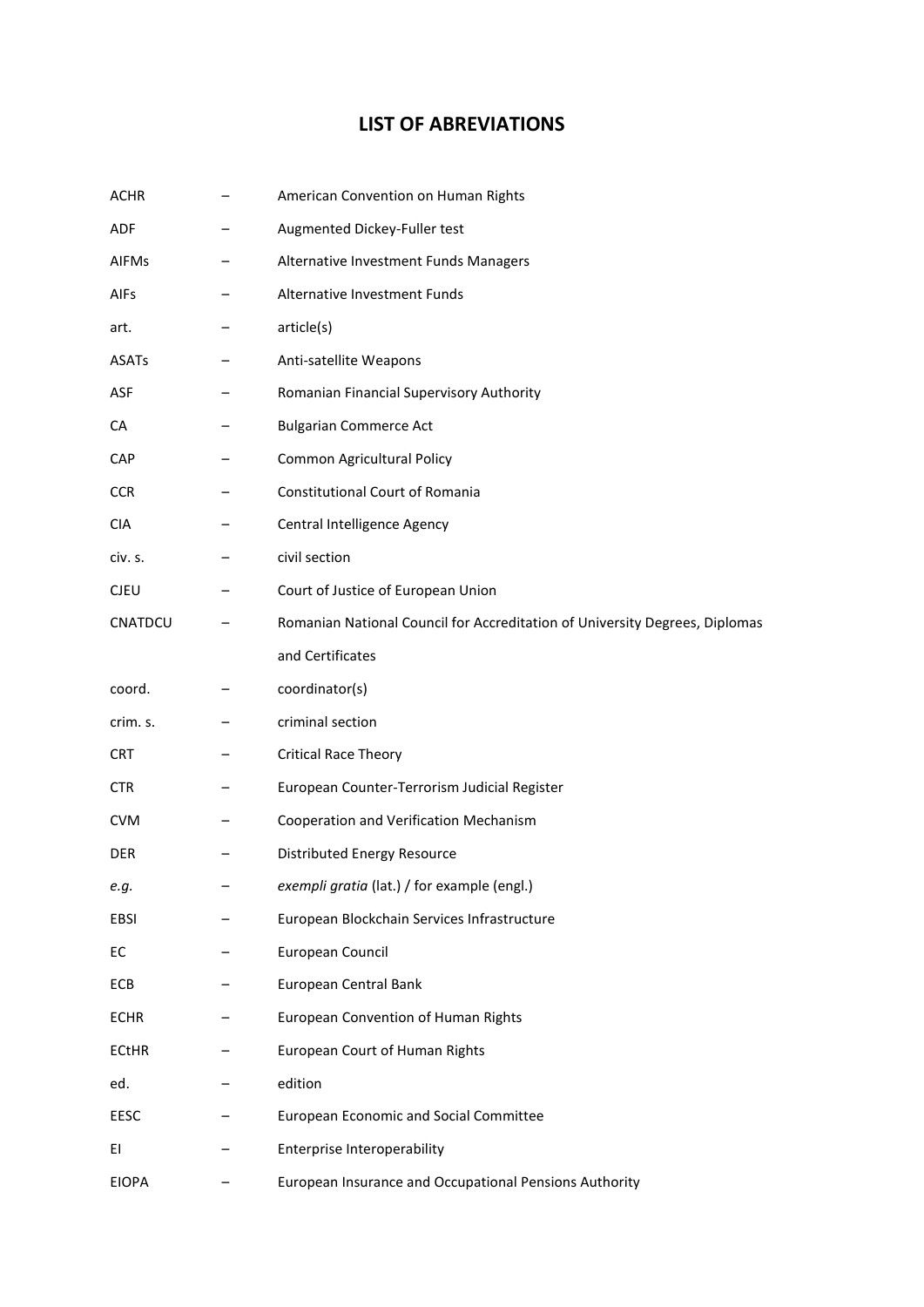| <b>EPPO</b>  | European Public Prosecutor's Office                       |
|--------------|-----------------------------------------------------------|
| <b>ESA</b>   | <b>European Space Agency</b>                              |
| <b>ESMA</b>  | <b>European Securities and Markets Authority</b>          |
| et seq.      | et sequens (lat.) / and the following (engl.)             |
| etc.         | et caetera (lat.) / and so on (engl.)                     |
| EU           | <b>European Union</b>                                     |
| <b>EUIPO</b> | European Union Intellectual Property Office               |
| EuSEF        | European Social Entrepreneurship Funds                    |
| EuVECA       | European Venture Capital Fund                             |
| <b>EVA</b>   | <b>Extravehicular Activity</b>                            |
| GAAP         | <b>Generally Accepted Accounting Principles</b>           |
| <b>GDP</b>   | <b>Gross Domestic Product</b>                             |
| <b>GDPR</b>  | <b>General Data Protection Regulation</b>                 |
| <b>GEO</b>   | Government Emergency Ordinance                            |
| GO           | Government Ordinance                                      |
| <b>HCCJ</b>  | High Court of Cassation and Justice of Romania            |
| i.e.         | id est (lat.) / that is (engl.)                           |
| <b>IACHR</b> | Inter-American Court of Human Rights                      |
| <b>ICAO</b>  | International Civil Aviation Organization                 |
| ICC          | <b>International Criminal Court</b>                       |
| ICJ          | International Court of Justice                            |
| <b>ICTR</b>  | International Criminal Tribunal for Rwanda                |
| <b>ICTY</b>  | International Criminal Tribunal for the former Yugoslavia |
| <b>IDEA</b>  | Institute for Democracy and Electoral Assistance          |
| <b>ILO</b>   | International Labor Organization                          |
| <b>IOP</b>   | <b>Interaction Oriented Programming</b>                   |
| <b>ISO</b>   | International Organization for Standardization            |
| <b>JHA</b>   | Justice and Home Affairs Council                          |
| JIT          | Joint Investigation Teams                                 |
| <b>KPSS</b>  | Kwiatkowski-Phillips-Schmidt-Shin test                    |
| LEO          | Low Earth Orbit                                           |
| LGDJ         | Librairie Générale de Droit et de Jurisprudence           |
| loc. cit.    | loco citato (lat.) / in the place cited (engl.)           |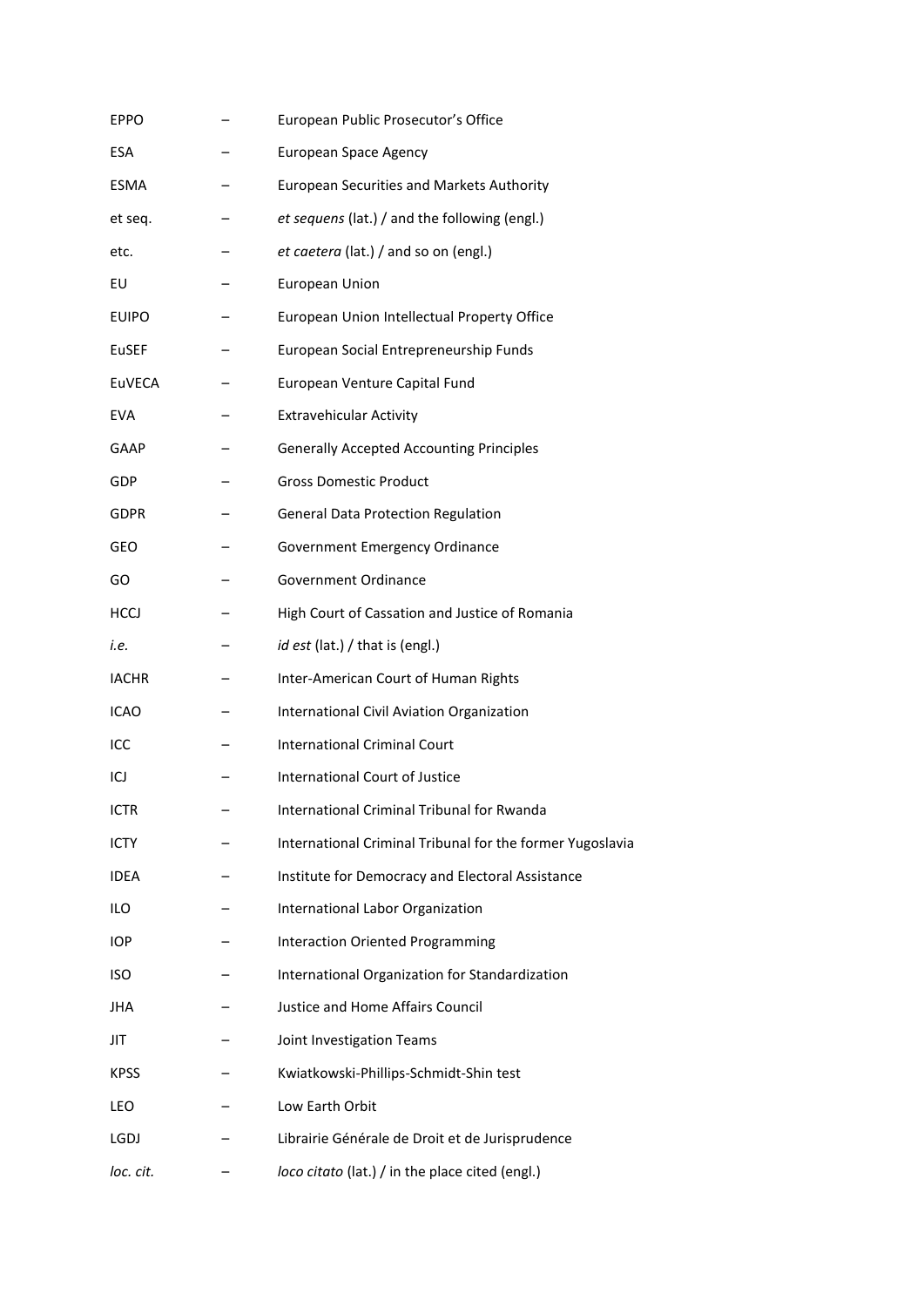| MS(s)         | Microgrid(s)                                                                                                                                               |
|---------------|------------------------------------------------------------------------------------------------------------------------------------------------------------|
| <b>NAEO</b>   | National Agency for Equal Opportunities between Women and Men                                                                                              |
| <b>NAFA</b>   | North American Framework Agreement                                                                                                                         |
| <b>NASA</b>   | National Aeronautics and Space Administration                                                                                                              |
| <b>NATO</b>   | North Atlantic Treaty Organization                                                                                                                         |
| ΝF            | <b>Negotiation Framework</b>                                                                                                                               |
| <b>NFR</b>    | <b>Necessary Working Capital</b>                                                                                                                           |
| <b>NFT</b>    | Non-fungible token                                                                                                                                         |
| NO.           | <b>Negotiation Object</b>                                                                                                                                  |
| no.           | number                                                                                                                                                     |
| OCA           | <b>Bulgarian Obligations and Contracts Act</b>                                                                                                             |
| <b>OCSSP</b>  | On line Content Sharing Service Provider                                                                                                                   |
| OECD          | Organization for Economic Cooperation and Development                                                                                                      |
| OJ            | Official Journal of the European Union                                                                                                                     |
| op. cit.      | opere citato (lat.) / in the work cited (engl.)                                                                                                            |
| <b>ORNISS</b> | Romanian Office of the National Register of State Secret Information                                                                                       |
| <b>OST</b>    | Treaty on Principles Governing the Activities of States in the Exploration and<br>Use of Outer Space, including the Moon and Other Celestial Bodies (1967) |
| p.            | page                                                                                                                                                       |
| para.         | paragraph(s)                                                                                                                                               |
| PE            | Private Equity                                                                                                                                             |
| pp.           | pages                                                                                                                                                      |
| <b>PPO</b>    | <b>Provisional Protection Order</b>                                                                                                                        |
| RDI           | Research-Development-Innovation sector                                                                                                                     |
| <b>RSICC</b>  | Rome Statute of the International Criminal Court                                                                                                           |
| SAF-T         | <b>Standard Audit File for Tax</b>                                                                                                                         |
| SDG(s)        | Sustainable Development Goal(s)                                                                                                                            |
| <b>SMEs</b>   | <b>Small and Medium Enterprises</b>                                                                                                                        |
| <b>SMET</b>   | Single Market Enforcement Task Force                                                                                                                       |
| <b>StPO</b>   | German Code of Criminal Procedure                                                                                                                          |
| <b>STS</b>    | <b>Space Transportation System</b>                                                                                                                         |
| <b>SURE</b>   | (European Instrument for Temporary) Support to mitigate Unemployment                                                                                       |
|               | Risks in an Emergency                                                                                                                                      |